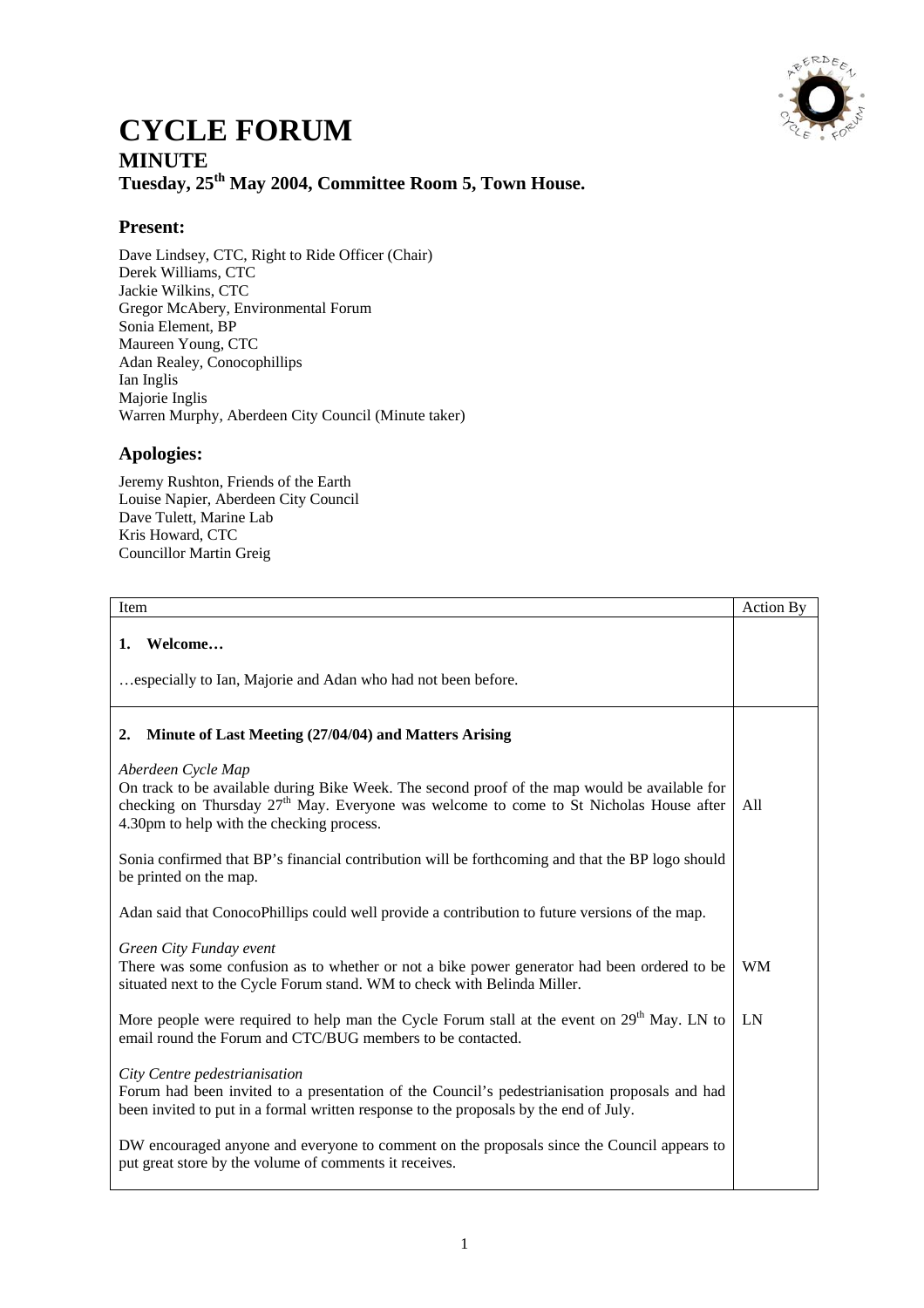| LN to circulate dates of the Council's pedestrianisation consultation sessions.                                                                                                                                                                                                                                                                                                                                                                                                                 | LN                |
|-------------------------------------------------------------------------------------------------------------------------------------------------------------------------------------------------------------------------------------------------------------------------------------------------------------------------------------------------------------------------------------------------------------------------------------------------------------------------------------------------|-------------------|
| Arrangements for Bike Week $(12^{th}$ June – $20^{th}$ June)<br><b>3.</b>                                                                                                                                                                                                                                                                                                                                                                                                                       |                   |
| Three events now being planned $-$ a tie-in with the CTC's Discovery Run on the Sunday; the<br>Chief Executive's Challenge on the Wednesday and launch of the cycle map at a Bike Breakfast<br>on the Friday.                                                                                                                                                                                                                                                                                   |                   |
| JW urged all members to keep encouraging their chief executives and other high-ranking people<br>to take part in the Challenge on Wednesday 16 <sup>th</sup> June.                                                                                                                                                                                                                                                                                                                              | All               |
| A draft press release was due to go out later in the week and David Ewan of the Evening Express<br>was hoping to use it with a relevant photograph.                                                                                                                                                                                                                                                                                                                                             | JW/GM             |
| Now that it was more certain that the cycle map would be ready for Bike Week, a Bike Breakfast<br>was to be organised during which the map would be launched. Jeremy Rushton had contacted<br>Councillor Martin Greig who was willing to do the launch. Ian, Sonia, Louise and Warren were<br>to meet to discuss arrangements for the Bike Breakfast. It was important to invite the map<br>sponsors along.                                                                                     | II, SE,<br>LN, WM |
| Website<br>4.                                                                                                                                                                                                                                                                                                                                                                                                                                                                                   |                   |
| The Forum had registered a domain name $-\frac{www.aberdeencycleformula(x_1, x_2, x_3, x_4)}{www.aberdeencycleformula(x_1, x_2, x_3, x_4)}$ at a cost of £6.75<br>for 2 years. It was suggested that there ought to be some content in place by the time of the map<br>launch since the map will contain the web address. If necessary this could say that the website is<br>under development. An email contact needed to be provided although this could be as a link<br>through the website. |                   |
| <b>Green Route to Hazelhead</b><br>5.                                                                                                                                                                                                                                                                                                                                                                                                                                                           |                   |
| Councillor Greig had written to the Forum asking for views about a 'green' link between Ashley<br>ward and Hazelhead. DL and DT had provided a written response.                                                                                                                                                                                                                                                                                                                                |                   |
| To move the issue forward it was suggested that DL and DT contact the Councillor to discuss the<br>concept. It may be that an officer in Environment and Infrastructure Services is already involved<br>in looking at the issue and this could be clarified with Councillor Greig. (nb. Alternatively, the<br>Council's Access Officer is Rachel Sharp – telephone 523316 – ed.)                                                                                                                | DL/DT             |
| 6. Raising ACF profile with Councillors                                                                                                                                                                                                                                                                                                                                                                                                                                                         |                   |
| DW explained that just £21,500 of the Council's £340,000 'Cycling, Walking and Safer Streets'<br>budget had been allocated to cycling. Whilst officer recommendations had been passed by the<br>Councillors, at the meeting Councillor Delaney had commented on the need to consult with<br>Cycle Forum about future measures. He was keen that appropriate measures be developed and<br>that schemes like the Dyce Drive cycle path be avoided in future.                                      |                   |
| DW went onto say that Councillor Yuill – convenor of the important Environment and<br>Infrastructure Committee – wanted to meet with Forum representatives and council officials.                                                                                                                                                                                                                                                                                                               | <b>DW</b>         |
| These things were taken as very positive steps in terms of raising the profile of the Forum.                                                                                                                                                                                                                                                                                                                                                                                                    |                   |
| The discussion moved onto press relations. LN to put 'Dealing with Press' on the agenda for the<br>next meeting.                                                                                                                                                                                                                                                                                                                                                                                | LN                |
| 7. Cycle Parking                                                                                                                                                                                                                                                                                                                                                                                                                                                                                |                   |